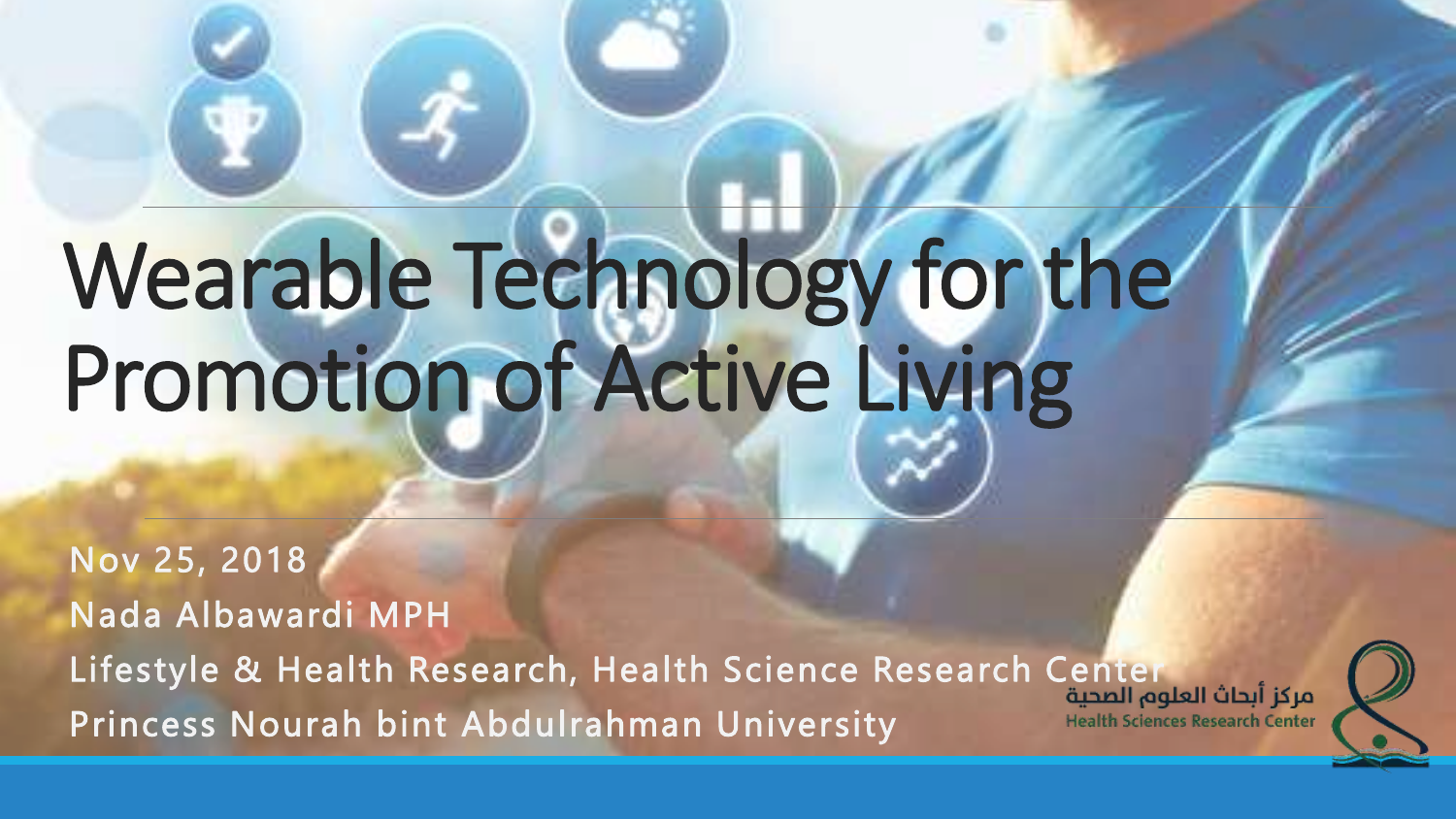12 slides are shown of 125 slides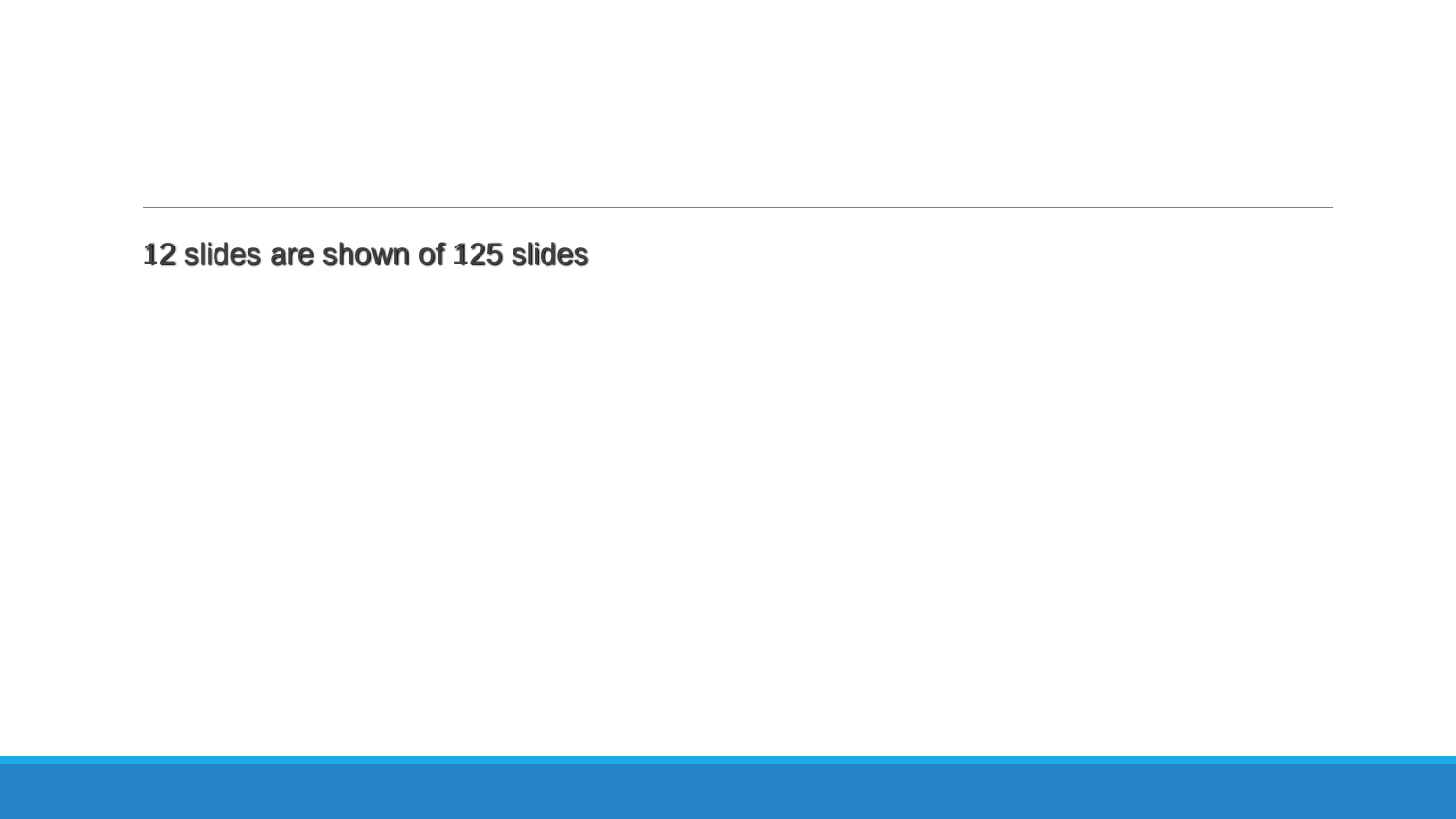## **Objectives**

- 1. Review PA and energy expenditure
- 2. Discuss the various methods for measurement of physical activity (PA) using wearable technology
- 3. Understand the main purposes, advantages, disavantages for use of PA monitors
- 4. Review the validity of devices for research and consumer use
- 5. Discuss the recommendations for use of PA monitors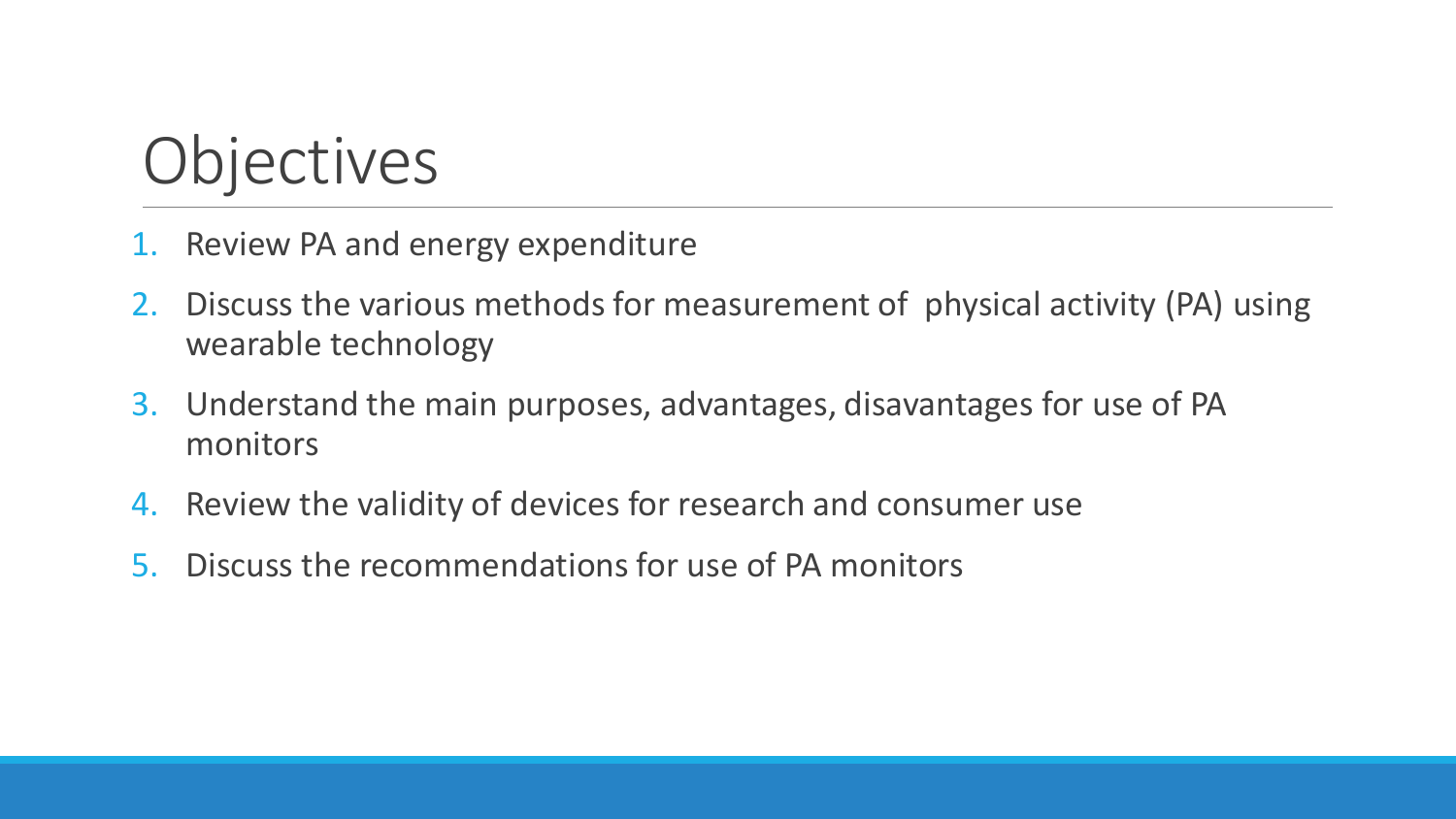## Wearable monitors and energy expenditure

Wearable monitors are more **quantitative** than qualitative

The quantitative assessment of physical activity using wearable monitors is based on the **indirect measurement of energy expenditure (EE)**.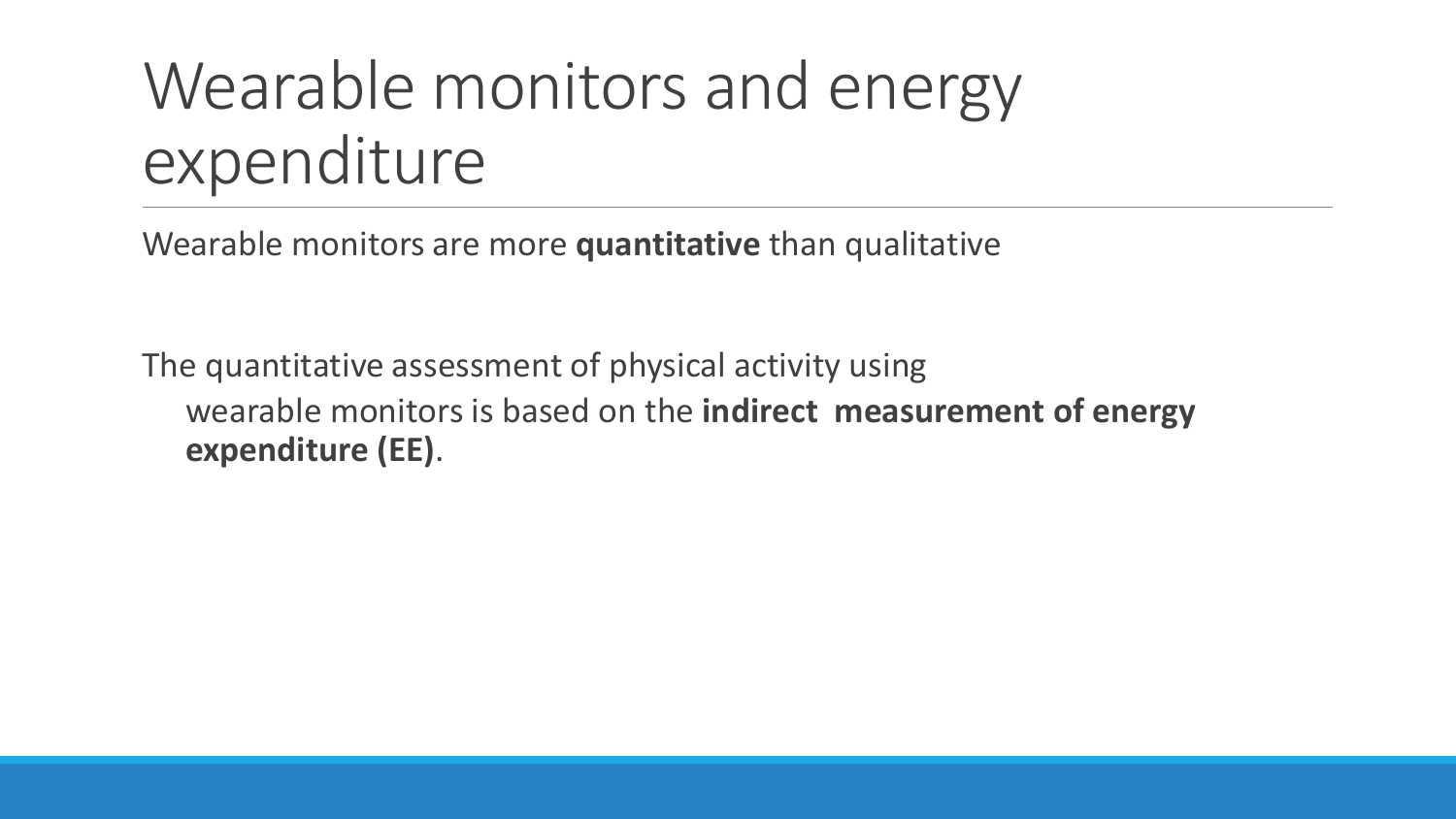## What is a MET?

#### At home activities



Sports and leisure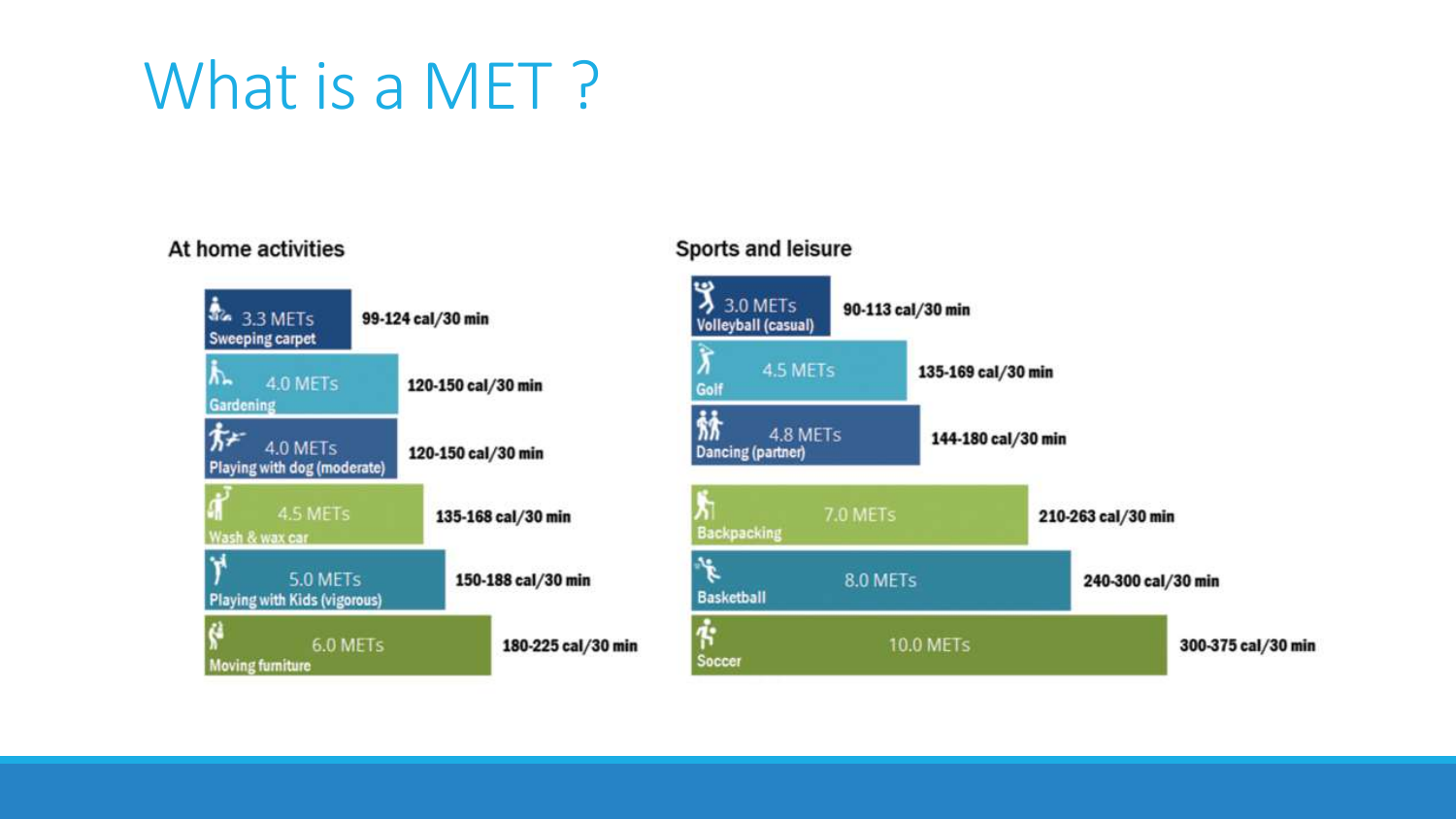#### Session two: Wearable devices for monitoring PA



FIGURE 1 | Summary of current technologies for monitoring health/performance and targeted physical measurements.

#### Peake et al,2018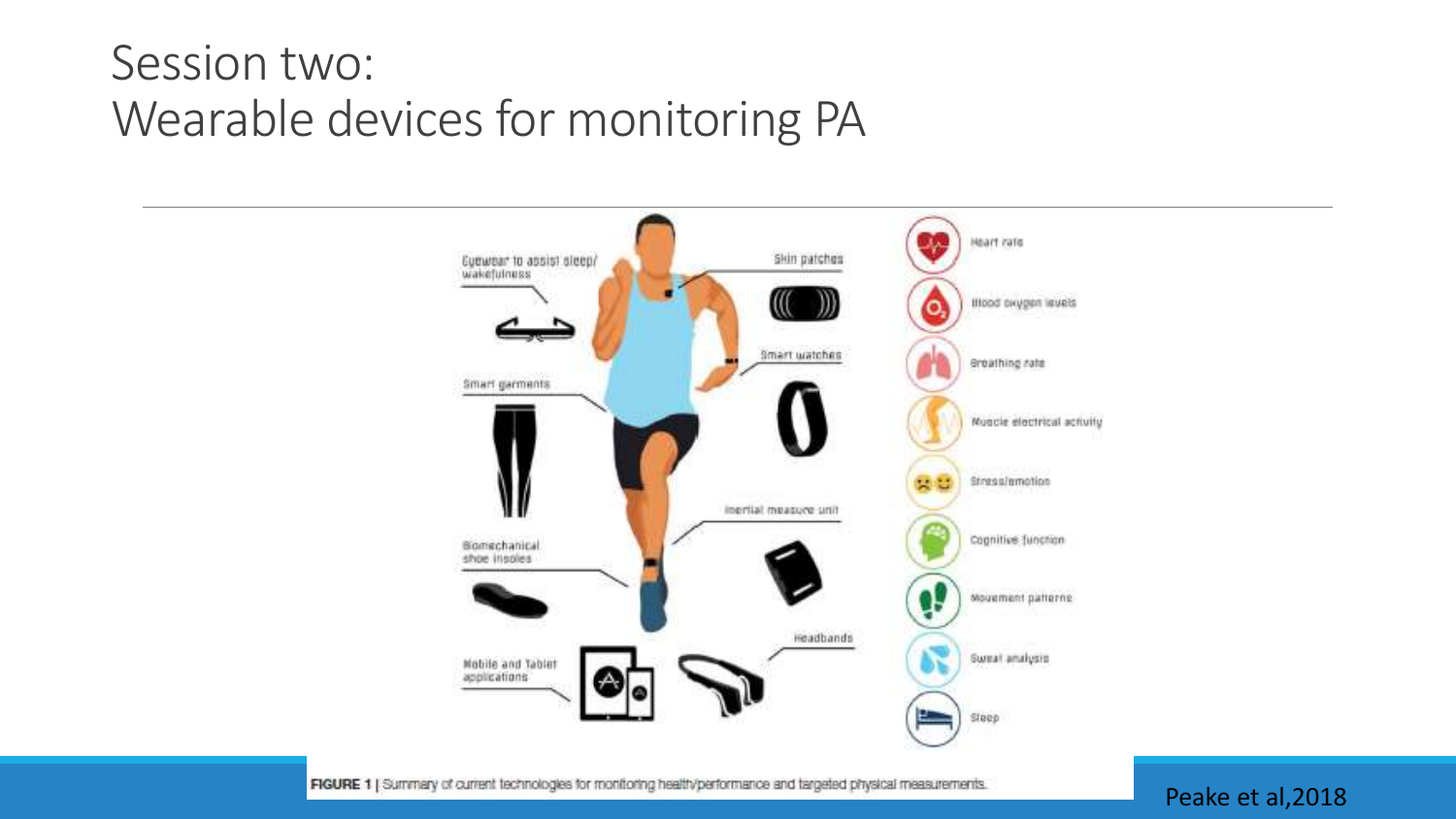### Functions of wearable devices (WD) for monitoring health

- monitor hydration status
- metabolism
- physical and psychological stress
- physical biofeedback (e.g., muscle stimulation, haptic feedback)
- cognitive feedback and training
- monitor and promote sleep
- evaluate concussion (monitoring oculomotor activity, eye movement..)
- physical activity monitoring
- provide cues (reminders) to user
- motivate the user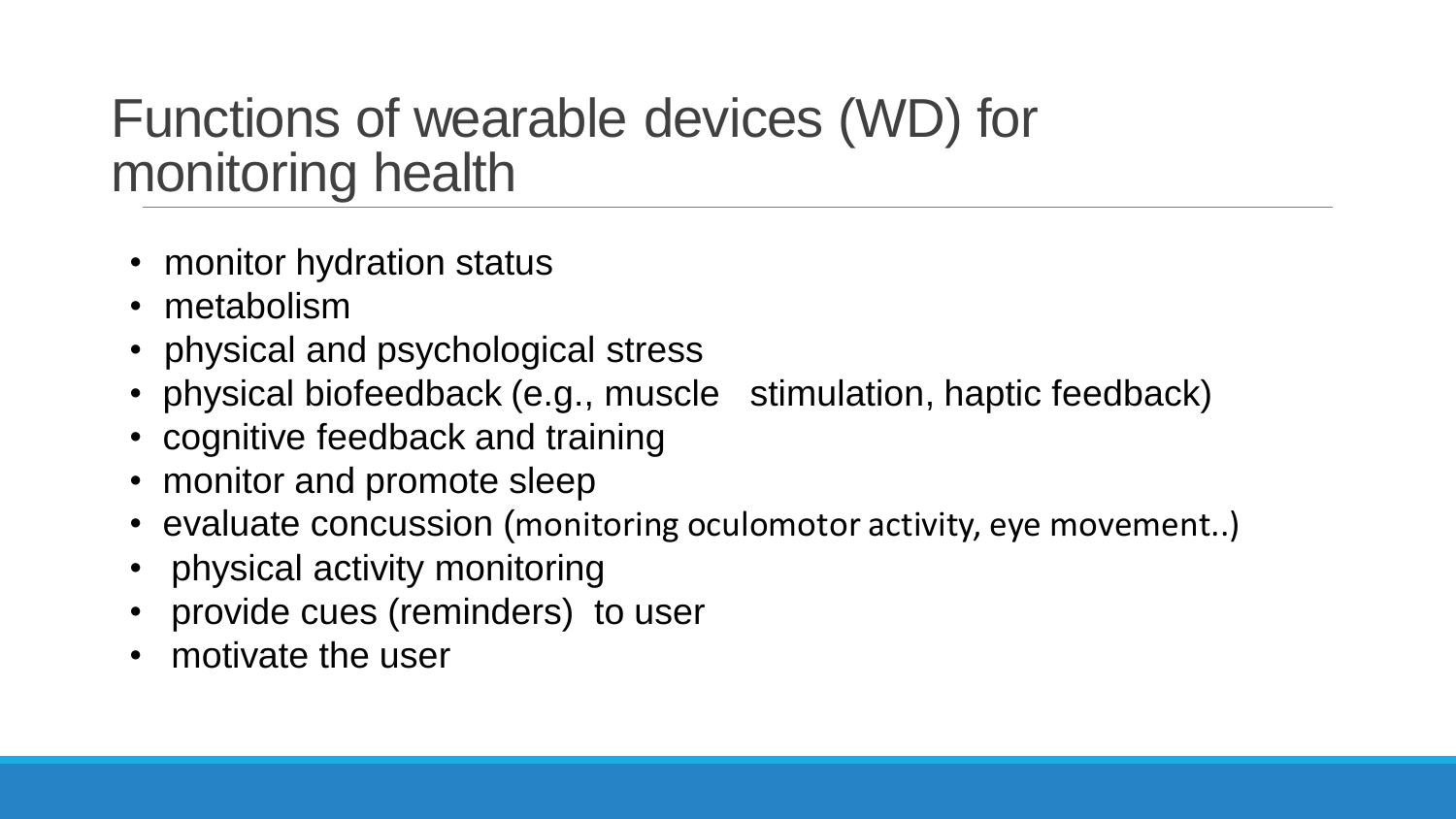## What can be measured with PA monitors?

- # of steps walking (number of steps, stride, speed, distance)
- Duration of PA
- Frequency of PA
- Intensity of PA (Sedentary, light, …
- Classification of locomotive activities (walking, jogging, running)
- Posture (lying, sitting, standing)
- Sleep/awake time
- Prediction of TEE, PAEE, and SMR
- Studying lifestyle habits
- Falls
- Monitoring elderly
- Postural stability
- Developing biomarkers emerging research on identifying motor

biomarkers in genetic neurodegenerative diseases

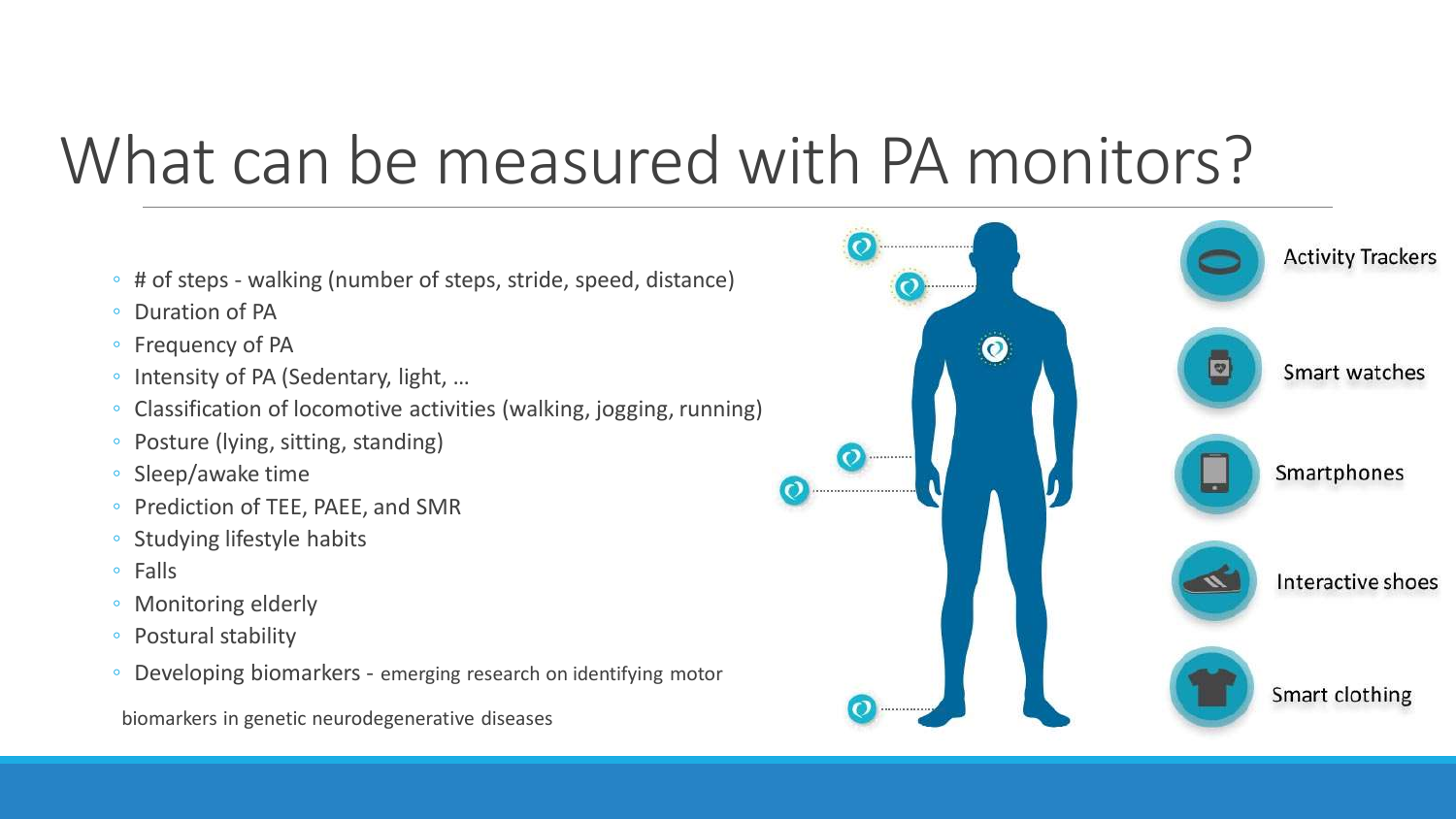## Types of wearable devices used for monitoring PA

- Brief review of types of motion **sensors**
	- **Accelerometers**
- **≻Gyroscope**
- Compass-magnetic sensors
- Barometer-Pressure Sensors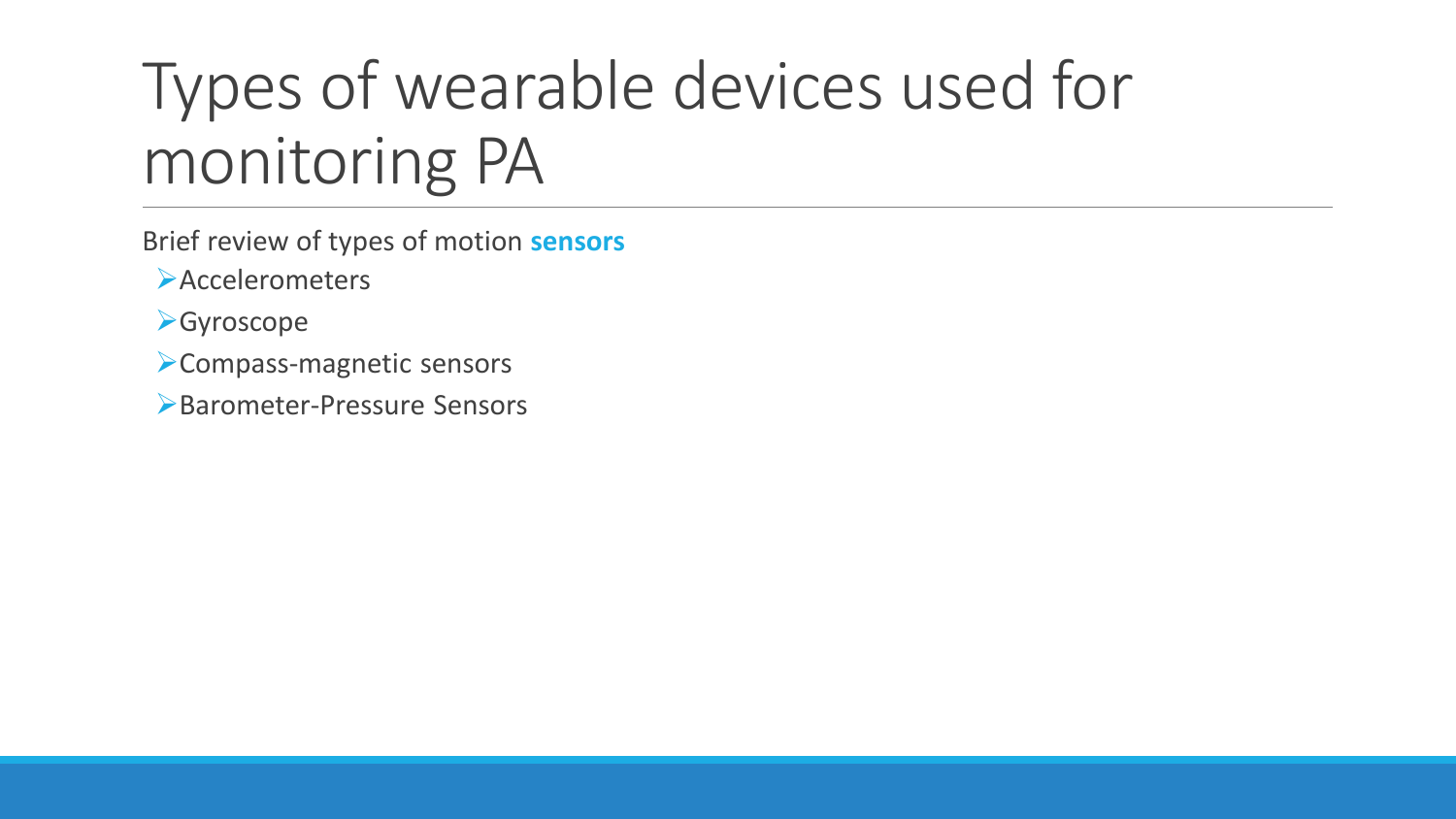## Types of PA wearable devices

- Heart rate monitors
- Load transducers
- Pedometers
- Accelerometers
- GPS global positioning systems

**Purpose** 

**Example 2** 

Disadvantages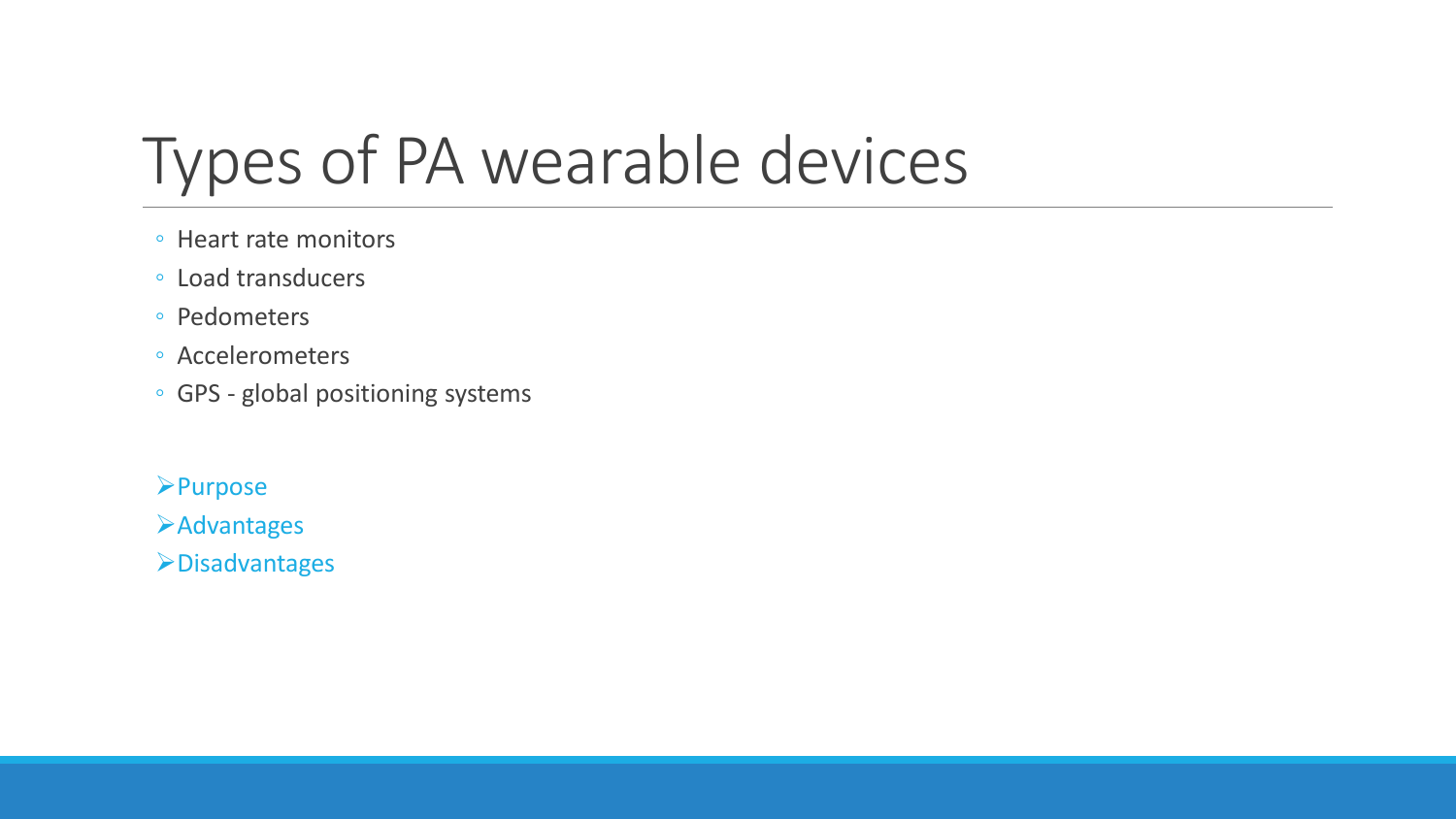### Session Three: Validity of activity monitors

How is validity of activity monitors determined ?

Comparison with "gold standard" (criterion measure )

- ◦HR use ECG
- ◦Pedometers use observed step count
- ◦Accelerometers Use indirect calirometry- oxygen uptake (VO<sub>2</sub>) or doubly labelled water